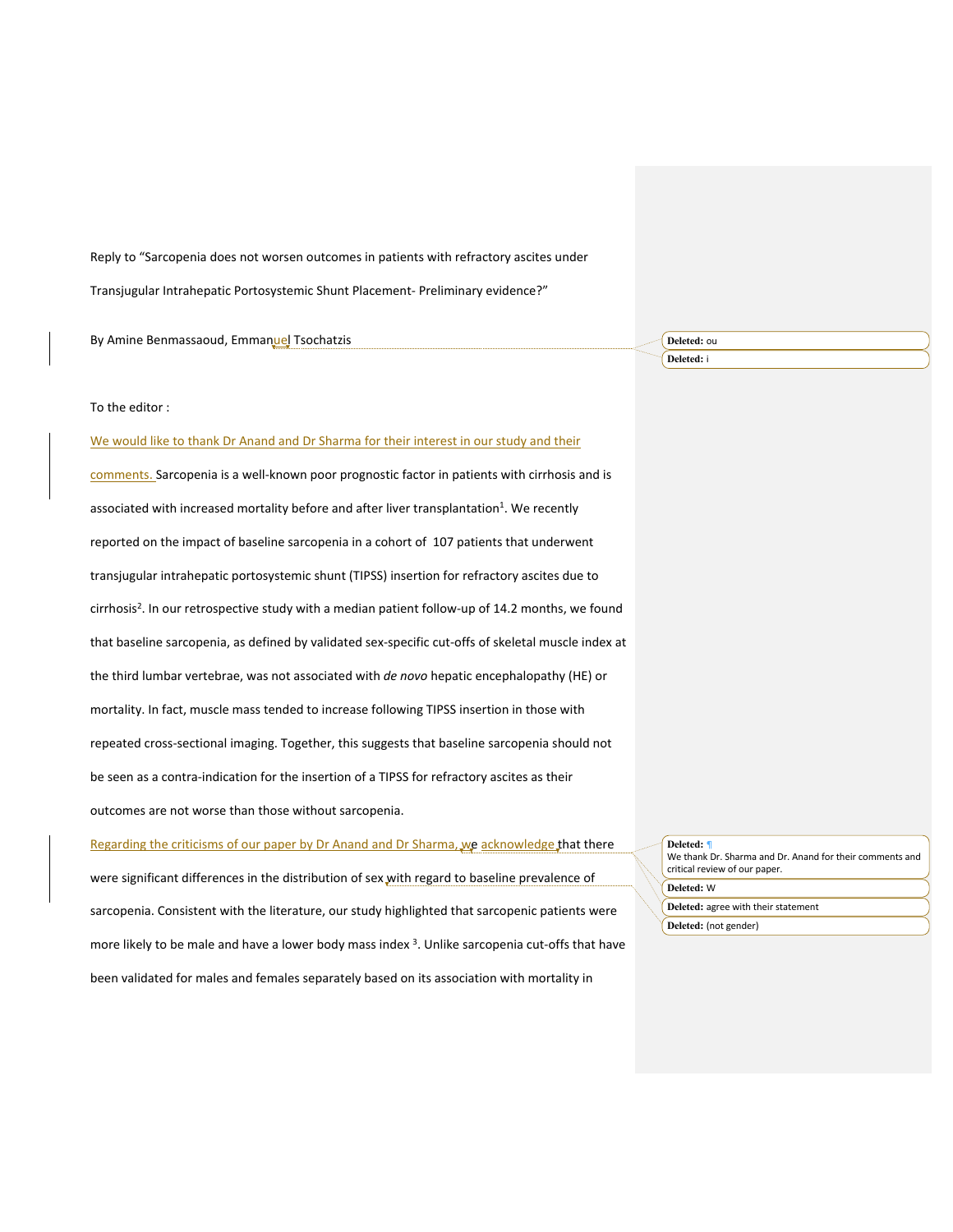patients with cirrhosis, this is not the case yet for BMI. We therefore conducted univariate and multivariate analyses and showed that sarcopenia, sex, and BMI were not associated with *de novo* HE or mortality. Although sex did not appear to have an impact on outcome, it is likely that males and females are subject to a different set of risk factors that can lead to worse outcome. Unfortunately, our manuscript is not powered to specifically identify sex-based predictors of worse outcome in this patient population.

Another key point raised is the retrospective study design and possibility of selection bias. We agree that due to the retrospective nature, individuals without baseline imaging had to be excluded as sarcopenia could not be assessed. As baseline imaging is mandatory before proceeding with TIPSS, it is more likely that images were performed at the patient's local center and images reviewed but not uploaded in our system. Besides a lower creatinine in those with imaging, there was no other significant difference. In addition, we do not believe that there was a selection bias as our intent was to focus on patients with TIPSS insertion for refractory ascites only. Presence of sarcopenia is unlikely to have played a major role in selecting patients as it was not assessed *a priori* and is not part of *current* selection criteria. Crucially, baseline degree of liver dysfunction was the same between both groups, specifically the MELD and Child Pugh score, medians and interquartile ranges.

Finally, we firmly believe that 14 months of median follow-up is sufficient to form conclusions in a vulnerable group of patients with cirrhosis and refractory ascites, where life expectancy is limited without a liver transplantation. We therefore disagree with the statement that studies with longer follow up are required. Although our study was retrospective, its results are robust **Deleted:** 

**Deleted:** Furthermore

**Commented [MT1]:** Please cite my review article on cirrhosis in the Lancet 2014